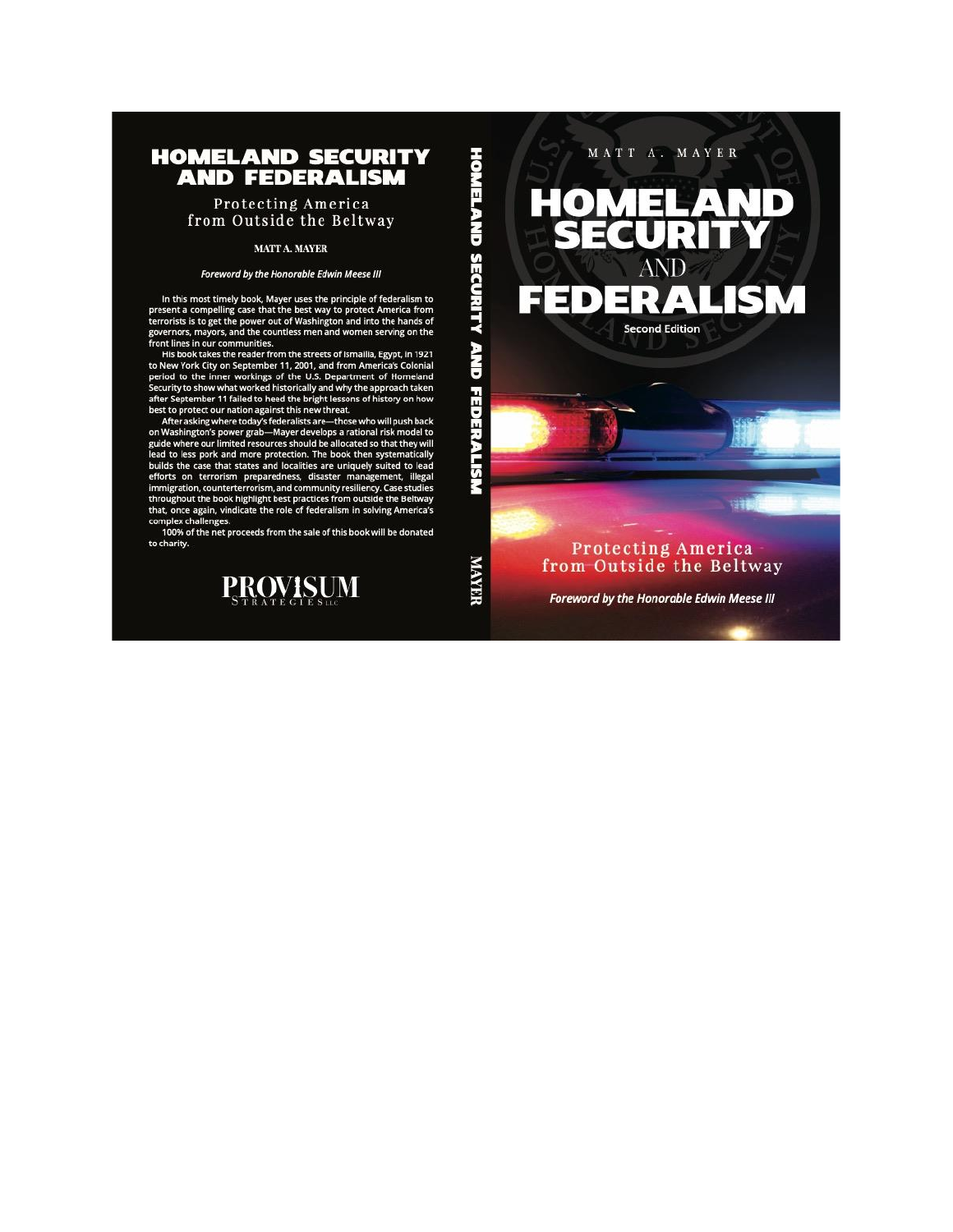# **HOMELAND SECURITY AND FEDERALISM:**

# **PROTECTING AMERICA FROM OUTSIDE THE BELTWAY**

*WITH A FOREWORD BY EDWIN MEESE III*

**MATT A. MAYER**

**TWITTER: @OHIOMATT FACEBOOK: WWW.FACEBOOK.COM/OPPORTUNITYOHIO WWW.OPPORTUNITYOHIO.ORG**

**PROVISUM STRATEGIES LLC**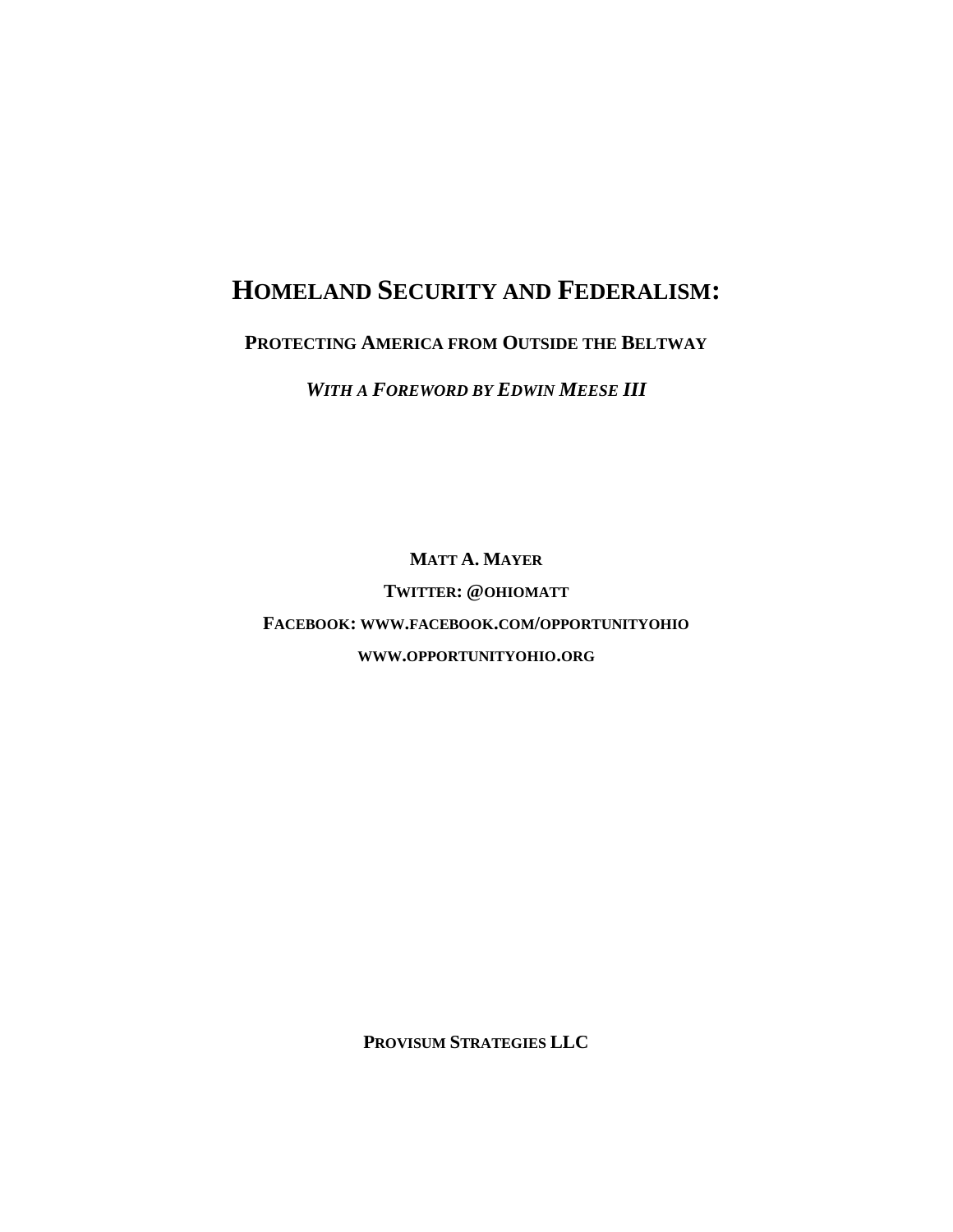## *Other Books by Matt A. Mayer*

# TAXPAYERS DON'T STAND A CHANCE: HOW BATTLEGROUND OHIO LOSES NO MATTER WHO WINS **(AND WHAT TO DO ABOUT IT)**

# **THE FOUNDING DEBATE: WHERE SHOULD THE POWER OVER OUR LIVES RESIDE?**

Provisum Strategies LLC P.O. Box 98 Dublin, Ohio 43017-0098

Copyright © 2016 by Matt A. Mayer

All rights reserved, including the rights to reproduce this book or portions thereof in any form whatsoever. For information, contact Provisum Strategies LLC, P.O. Box 98, Dublin, Ohio 43017-0098.

Second edition May 2016

*Cover Designed by John Fleming* Manufactured in the United States of America

Library of Congress Cataloguing-in-Publication Data is available. ISBN-13: 978-1533374264 ISBN-10: 1533374260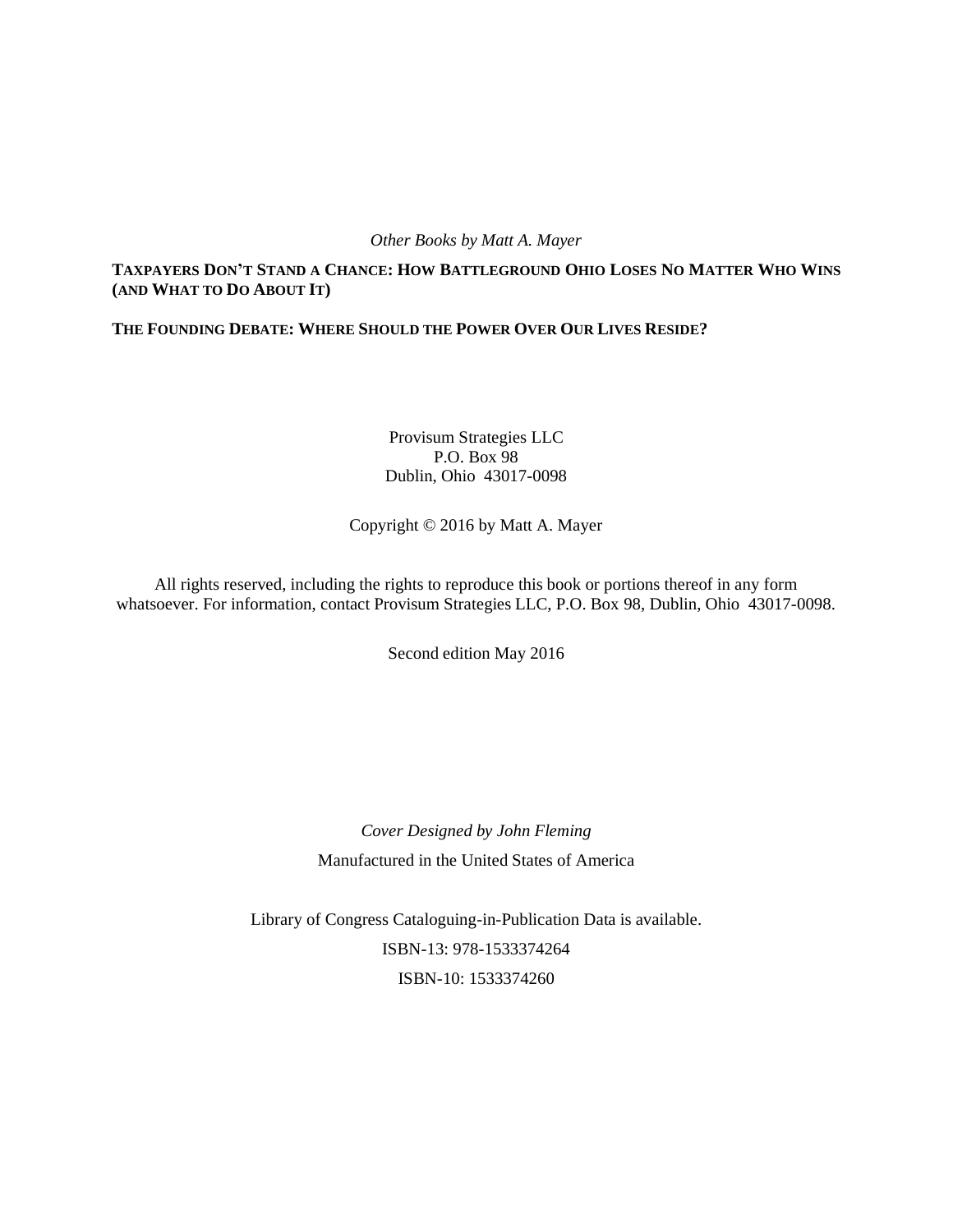#### **Chapter 1 A New Kind of War**

Islam cannot accept any compromise with jahiliyyah (the state of ignorance outside of Islam), either in its concept or in the modes of living derived from this concept. Either Islam will remain, or jahiliyyah; Islam cannot accept or agree to a situation which is half-Islam and halfjahiliyyah. In this respect Islam's stand is very clear.

Sayyid Qutb<sup>1</sup>

We hold these truths to be self-evident, that all men are created equal, that they are endowed by their Creator with certain unalienable Rights, that among these are Life, Liberty and the pursuit of Happiness.

The Declaration of Independence<sup>2</sup>

This war is not a new war for America. It simply represents yet another battle in the ageless war on behalf of liberty. The intolerance and systematic oppression of freedom represented by Islamic jihadism differs only in degrees to the ideologies we have fought and defeated over the last two hundred and thirty-two years. While the battle is ours to fight today, many nations throughout history have fought freedom's battles. From the Spartans' courageous clash with the Persians at the Battle of Thermopylae in 480 B.C. to William Wallace and the Scottish rebellion in the Wars of Scottish Independence from 1297 to 1305 A.D., this war between freedom and oppression is as old as time.

Americans first joined the epic struggle in its own War for Independence from a tyrannical king. We later fought a battle among ourselves over the shameful institution of slavery during the Civil War. Later, the rise of foreign militarism required our steadfast efforts in the First World War. Soon thereafter, fascism reared its ugly head and led to the death of millions of people during the Second World War, including the extermination of six million men, women, and children simply because they were Jewish. Finally, we fought communism during the Cold War for over four decades until it, too, joined the other bankrupt belief systems on the "ash heap of history."<sup>3</sup>

We will win this battle—not because it is our destiny, but because freedom is an idea no man, government, army, or oppressor can defeat. It may take many years and the costs may be high in both life and treasure, but ultimately man's own yearning for freedom will prevail. The seeds of freedom can take root in the harshest of conditions and in the hardest soil. Eventually, freedom will take root among a few of our enemy's fighters and it will spread. Once it does, Islamic jihadism, like communism before it, will rot from within as those surrounded by it fight for a better life for themselves and their families.

America must recognize that the battle with Islamic jihadism is, however, different from the other battles it has fought. America's previous battles involved opponents who represented defined political jurisdictions. The soldiers in those battles wore uniforms, used traditional means of warfare, and mostly kept the killing on the fields of battle. Islamic jihadism rejects a political jurisdiction. It is represented by a loose collection of true believers who hide themselves across the world. Their ''nation'' is a hypothetical nirvana where the world's peoples submit to their warped version of Islam. Its ''soldiers'' don't wear uniforms, and they use non-traditional means of warfare. The greatest difference is that Islamic jihadists mostly seek to kill civilians.

With military and diplomatic efforts, we can take the fight to the enemy so that they cannot find the refuge in which to plan and launch new attacks on free nations. Even with those efforts, however, we likely cannot defeat Islamic jihadism; rather, we can only weaken it until freedom once again conquers oppression. As military historian Caleb Carr notes:

There can be little question that both that strategy (targeting civilians) and those tactics will prove self-defeating: the current agents of terror have unwisely chosen to ignore the lessons of similar campaigns (although it is perhaps unrealistic to think that people who spend their time immersed in medieval religious rumination and bomb schematics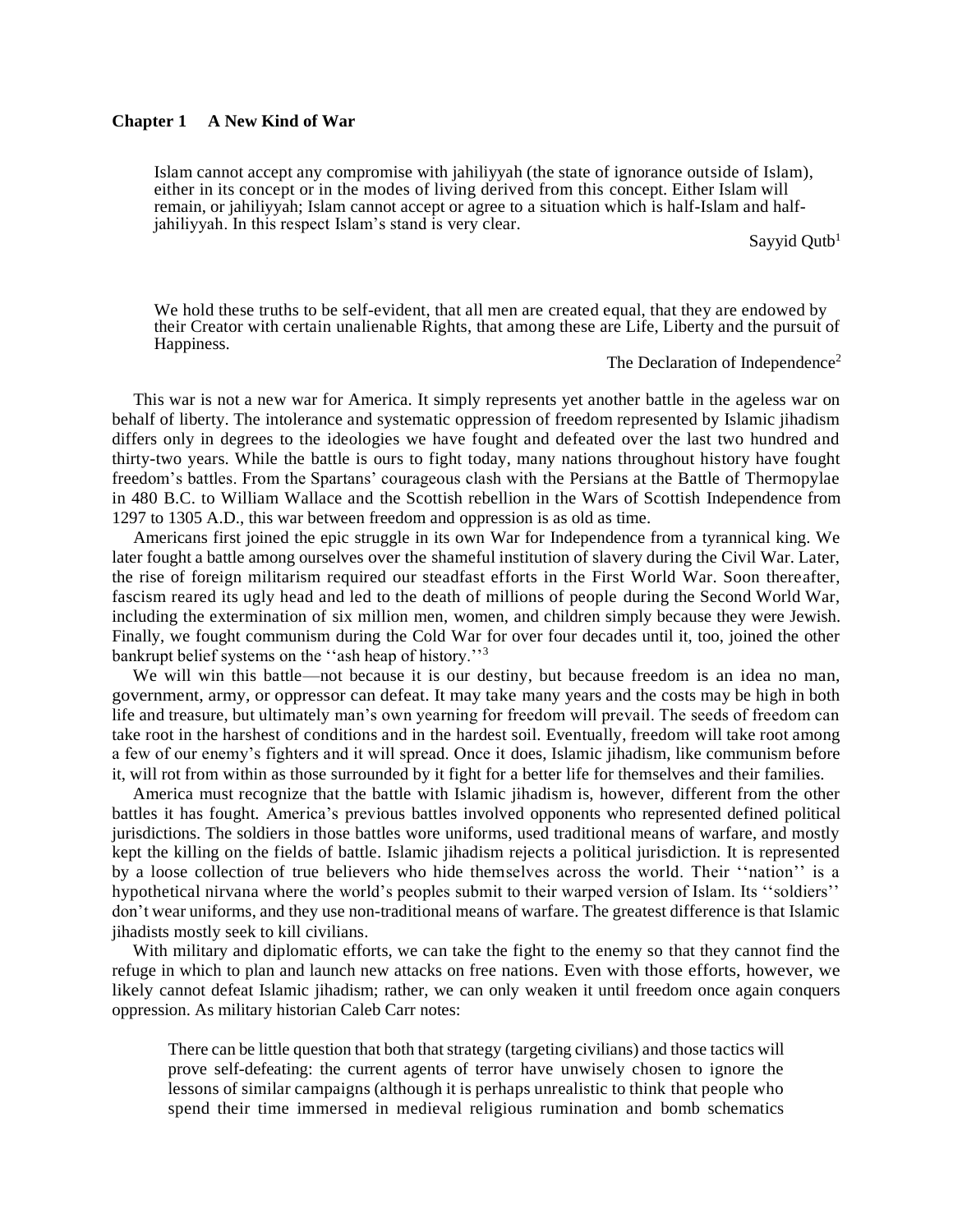would do anything else). Instead, they have elected to deliberately victimize civilians in a manner and on a scale not seen in generations, perhaps centuries. In so doing, the organizers, sponsors, and foot soldiers of every terrorist group involved in the September 11 attacks have unwittingly ensured that their extremist cause will be discredited among many of their sympathizers, disowned by most of their former sponsors, and finally defeated by their enemies: two thousand years of the lessons of terror dictate that this is the ultimate fate that awaits the attackers, no matter how many noncombatants they manage to kill along the way.<sup>4</sup>

America and the West must do everything possible to foment this abandonment, and tread cautiously so as not to extend the timeframe of this unwinding with counterproductive actions.

While the use of terror tactics is not new, other than minor skirmishes in our history, America has never fought enemies who used primarily terror as its means of fighting. As Carr notes, ''terrorism, in other words, is simply the contemporary name given to, and the modern permutation of, warfare deliberatively waged against civilians with the purpose of destroying their will to support either leaders or policies that the agents of such violence find objectionable.''<sup>5</sup> Knowing it cannot match America's military on a field of battle, Islamic jihadists take the fight to the streets and alleys of cities where it can win the Long War by inflicting death and destruction on the innocent.

Critically, America must be prepared to fight this war. At times, that fight may occur in American cities. It must show the enemy and those who sympathize and support it that democracy and capitalism have not turned America into the "weak horse." Americans may have been late in seeing the rise of modern terrorism—just as America was late in entering the Second World War—but ultimately we will see the fight through to victory because, our very way of life—our lives—are directly at stake.

### **FROM ISMAILIA TO NEW YORK CITY<sup>6</sup>**

At the height of the Roaring Twenties in America, a future enemy half a world away arose in an unremarkable town in Egypt that eventually would give rise to events far beyond what could have been imagined at the time. In March 1928, Hassan al-Banna, a Sufi schoolteacher living in Ismailia, founded the Muslim Brotherhood in reaction to what he and others believed was a loss of original Islam due to Western influences.<sup>7</sup> The Muslim Brotherhood was a religious, political, and social organization in Egypt that subscribed to the founding belief statement that ''Allah is our objective; the messenger is our leader; the Quran is our law; Jihad is our way; dying in the way of Allah is our highest hope.''<sup>8</sup> Al-Banna did not believe in freedom; rather, he believed that it was ''the nature of Islam to dominate, not to be dominated, to impose its law on all nations, and to extend its powers to the entire planet.''<sup>9</sup>

In just over twenty years, the Muslim Brotherhood grew so rapidly that its membership swelled to roughly two million members by 1948.<sup>10</sup> Due to some of its secret activities, the Egyptian government dissolved the Muslim Brotherhood in December  $1948<sup>11</sup>$  In reaction, a member of the Muslim Brotherhood assassinated Egyptian Prime Minister Mahmud Fahmi Nokrashi on December 28, 1948.<sup>12</sup> A short time later, al-Banna was killed, and instantly became a martyr to the cause.

At around the same time, in November 1948, on his first trip outside of Egypt, a middle-aged government bureaucrat named Sayyid Qutb traveled to America where he spent time in New York City, Washington, DC, Colorado, and California.<sup>13</sup> Qutb would stay for only nineteen months, but, in that time, he saw America as "a spiritual wasteland."<sup>14</sup> Instead of appreciating the benefits of freedom and becoming more moderate, Qutb reacted to the excesses of freedom that he saw and left a more radical man.<sup>15</sup> He returned to Egypt believing that ''only by restoring Islam to the center of their lives, their laws, and their governments could Muslims hope to recapture their rightful place as the dominant culture in the world.''<sup>16</sup>

Over the next fifteen years, Qutb became the intellectual leader for the Muslim Brotherhood and other Islamic jihadists. His literary work has become the foundation for today's radical interpretation of the Quran, especially his book Ma'alim fi-l-Tariq (Milestones) and his commentary Fi Zilial al-Qur'an (In the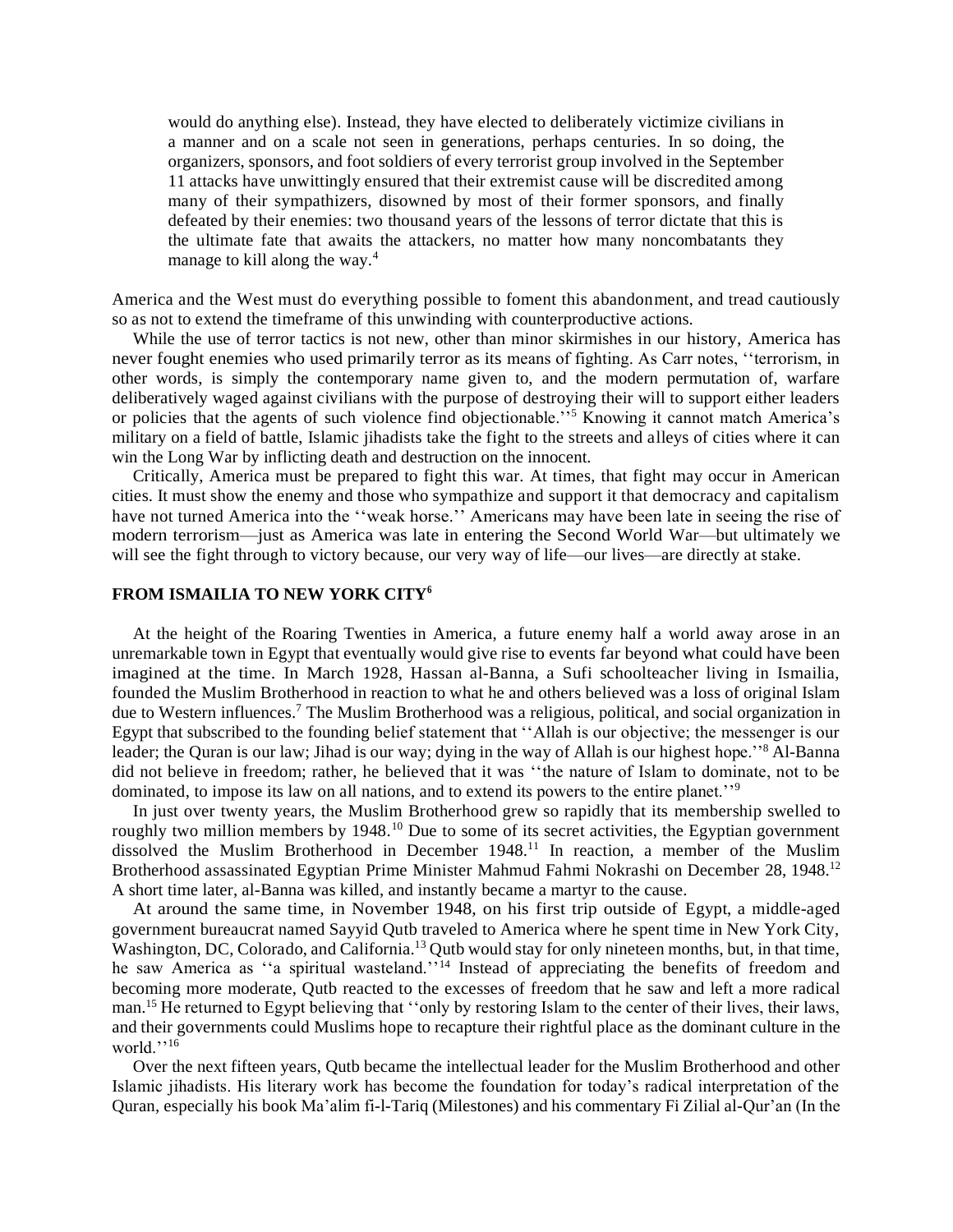Shades of the Qur'an) that redefined the concept of jihad for Muslims. Qutb wrote both Milestones and In the Shades of the Qur'an while in prison following the attempted assassination of Egyptian President Gamal Abdel Nasser.<sup>17</sup>

Prior to Qutb's interpretations, many Muslims at that time believed jihad involved a personal struggle (the English translation of jihad is ''to struggle'') or required armed resistance in defense of Islam. Qutb moved beyond this interpretation and wrote that ''J'haad in Islam is simply a name for striving to make this system of life dominant in the world … Thus, wherever an Islamic community exists which is a concrete example of the Divinely-ordained system of life, it has a God-given right to step forward and take control of the political authority so that it may establish the Divine system on earth.''<sup>18</sup> Qutb gave Islamic jihadists the Quranic interpretation to use jihad offensively to conquer others on behalf of Islam.

After almost ten years in prison, the Egyptian government released Qutb, but rearrested him only six months later.<sup>19</sup> After being tried for plotting to overthrow the government, the court found Qutb guilty and sentenced him to death.<sup>20</sup> Just before being hanged, Qutb's sister tried to get him to appeal his sentence to which Qutb prophetically responded, "My words will be stronger if they kill me."<sup>21</sup> On August 29, 1966, Qutb was executed by hanging, and, like al-Banna, immediately became a martyr for the cause. $22$  22

Qutb's legacy grew larger over the course of time and was carried forward by his brother, Muhammad Qutb. The Egyptian government imprisoned Muhammad at the same time as Qutb, but it did not try him; instead, he spent the next seven years in prison.<sup>23</sup> When released, he went to Saudi Arabia where he became a Professor of Islamic Studies, and where he lectured on Qutb's writings and beliefs, as well as his own thoughts on Islam.<sup>24</sup> One of his students was a young man named Ayman al-Zawahiri.<sup>25</sup>

Zawahiri's path to radicalism started at a young age when he joined with other young men to form an underground group aimed at putting "Qutb's vision into action."<sup>26</sup> Over the next fifteen years, Zawahiri led the Egyptian Islamic Jihad, and worked secretly to overthrow Egypt's government so that an Islamic state could be established.<sup>27</sup> After the assassination of Egyptian President Anwar Sadat, Zawahiri was imprisoned, tried, and convicted of trafficking in weapons.<sup>28</sup> While in prison, in what was a surprise to many, he turned on his brothers and revealed the location of one of the most wanted men in Egypt, Essam al-Qamari.<sup>29</sup> Shortly after getting out of prison, Zawahiri moved to Saudi Arabia where he met Muhammad Outb.<sup>30</sup>

Eventually, Zawahiri went to Pakistan in the late-1980s to help the Mujahideen in Afghanistan fight the Soviet Union.<sup>31</sup> In Pakistan, Zawahiri became a close associate of Saudi Osama bin Laden.<sup>32</sup> It was in Pakistan that Zawahiri seemed to turn his focus from overthrowing the Egyptian government to supporting takfir (excommunication), which is a declaration against those who have committed apostasy.<sup>33</sup> The punishment for committing apostasy is death.

During this time, Zawahiri battled with Sheikh Abdullah Azzam for bin Laden's attention.<sup>34</sup> Unlike Zawahiri's growing belief in takfir, Azzam believed that the ''struggle was against nonbelievers … not within the community of faith," and he explicitly did not think it was consistent with Islam to engage in ''the intentional killing of civilians, especially women and children.''<sup>35</sup> Azzam did, however, subscribe to Qutb's call for the establishment of an aggressive qaeda (base) on which to build a new Islamic nation.<sup>36</sup> As events would come to show, Zawahiri's support for takfir would defeat Azzam's more moderate views.

Zawahiri then went to Sudan to continue plotting against the Egyptian government.<sup>37</sup> At one point, consistent with our enemy's past exploitation of our freedoms and open borders, Zawahiri—a convicted Eygptian with known ties to terrorists—traveled to the United States in 1993 where he raised money to support the activities of Egyptian Islamic Jihad.<sup>38</sup> This trip occurred one month after the first World Trade Center (WTC) attack in 1993.<sup>39</sup>

After a botched attack on an Egyptian official in 1993 that caused the death of a young girl, the Muslim Street turned against Zawahiri and the Egyptian Islamic Jihad.<sup>40</sup> Zawahiri left Sudan in 1996 and ''became a phantom.'<sup>141</sup> In mid-1997, Zawahiri ended up in Afghanistan where he formally joined forces with bin Laden and launched today's version of al Qaeda.<sup>42</sup>

The road to Afghanistan for bin Laden started in Saudi Arabia. Even though he was the son of one of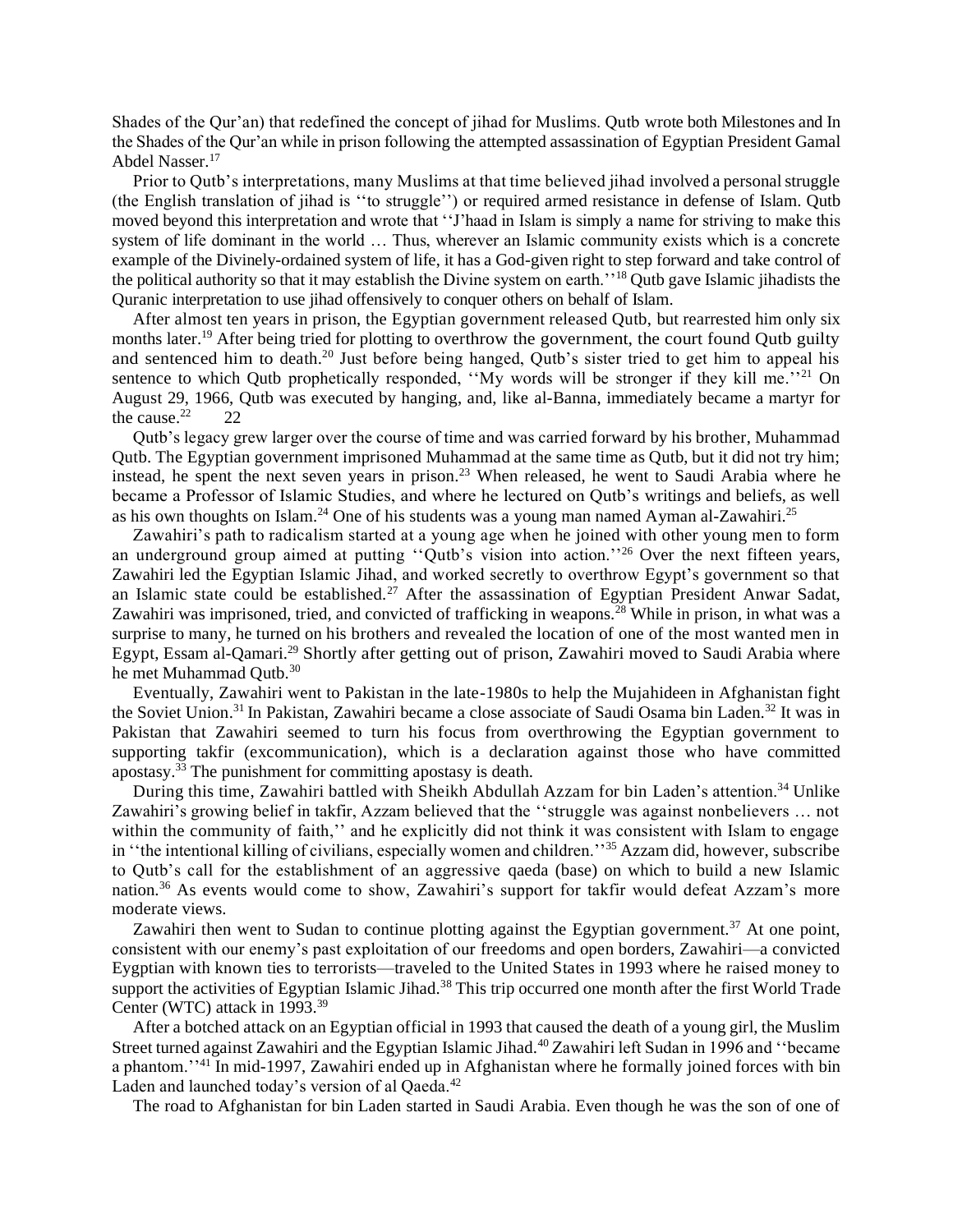Saudi Arabia's wealthiest citizens, bin Laden grew up in a modest environment, and went to a school populated by students from across Saudi society who gained admittance by way of a merit-based competitive examination.<sup>43</sup> When bin Laden was fourteen, he became more religious and sympathetic to the plight of the Palestinian people in Israel.<sup>44</sup> During this time, bin Laden began his lifelong commitment to fasting two days a week as the Prophet Mohammed had done.<sup>45</sup>

In his later teens and college years, bin Laden joined the Muslim Brotherhood and began reading Qutb's famous works, as well as attending lectures by Mohammed Qutb.<sup>46</sup> During this period, bin Laden became a close associate of Azzam who urged many young Muslims to go to Afghanistan to fight with the Mujahideen against the Soviets.<sup>47</sup> In support of Azzam's efforts, bin Laden housed recruits and began to develop the fundraising skills and connections that would prove invaluable in funding al Qaeda activities after 1996.<sup>48</sup>

By 1986, bin Laden was fully engaged in the Afghan War, and oversaw the construction of massive tunnels and caves to serve as weapon depots in an unknown area that later would become known around the world as Tora Bora.<sup>49</sup> At the conclusion of the Afghan War, bin Laden, along with a cohort of other jidahist groups, established a loose collection of al Qaeda training camps and networks.<sup>50</sup>

On returning to Saudi Arabia in late-1989, bin Laden continued raising money for his Afghan jihadist network, and exercised increasing levels of independence from the Saudi government until his activities in Yemen created so many problems that the Saudi government took his passport.<sup>51</sup> The foundation for bin Laden's growing hatred of America began with the presence of American soldiers in Saudi Arabia during the first Gulf War in 1990 and 1991.<sup>52</sup> After turning down bin Laden's offer to protect Saudi Arabia from Iraq, King Fahd bin Abdul Aziz Al Saud allowed the United States to base operations from Saudi Arabia.<sup>53</sup> It angered many Muslims and enraged bin Laden that King Fahd had allowed non-Muslims into the heart of Islam so that they could attack other Muslims.<sup>54</sup>

The final break with the Saudi government came after bin Laden got back his passport and went back to Pakistan in the spring of 1992. Contrary to expectations, he expressly opposed the Saudi government's action in Afghanistan by undermining the efforts of Saudi Prince Turki al-Faisal, the head of Saudi Arabia's intelligence service.<sup>55</sup> Unable to return to Saudi Arabia, bin Laden accepted the invitation of the Sudanese government and moved his family and operations to Sudan by the end of 1992.<sup>56</sup>

In Sudan, al Qaeda's mission changed when, following the bombing in Aden, Yemen that was aimed at American soldiers and killed two innocent bystanders, bin Laden's imam, Abu Hajer al-Iraqi, issued two fatwas (religious opinions issued by an Islamic scholar)—one authorized the killing of American soldiers and the other permitted the killing of innocent civilians.<sup>57</sup> As Lawrence Wright noted:

Al-Qaeda would concentrate not on fighting armies but on killing civilians. The former conception of al-Qaeda as a mobile army of mujahideen that would defend Muslim lands wherever they were threatened was now cast aside in favor of a policy of permanent subversion of the West. The Soviet Union was dead and communism no longer menaced the margins of the Islamic world. America was the only power capable of blocking the restoration of the ancient Islamic caliphate, and it would have to be confronted and defeated.<sup>58</sup>

In bin Laden's view, America was not a mighty hegemon; rather, it was weak.<sup>59</sup>

Due to Egyptian pressure because of jihadist violence coming across its border with Sudan, the Saudi government finally stripped bin Laden of his citizenship and cut him off from his inheritance in the spring of 1994.<sup>60</sup> He was now a man without a country and without the family fortune that had allowed him to build the far-flung al Qaeda empire. The final insult came when the Sudanese government confiscated his remaining assets and, under pressure from the United States, told bin Laden to leave.<sup>61</sup> On May 18, 1996, bin Laden, his family, and his fellow jihadists left Sudan and flew to Afghanistan where he would eventually partner with the Taliban and become a household name in America.<sup>62</sup>

In August of 1996, bin Laden issued his first fatwa against America titled, ''Declaration of War against the Americans Occupying the Land of the Two Holy Places."<sup>63</sup> The fatwa seemed focused on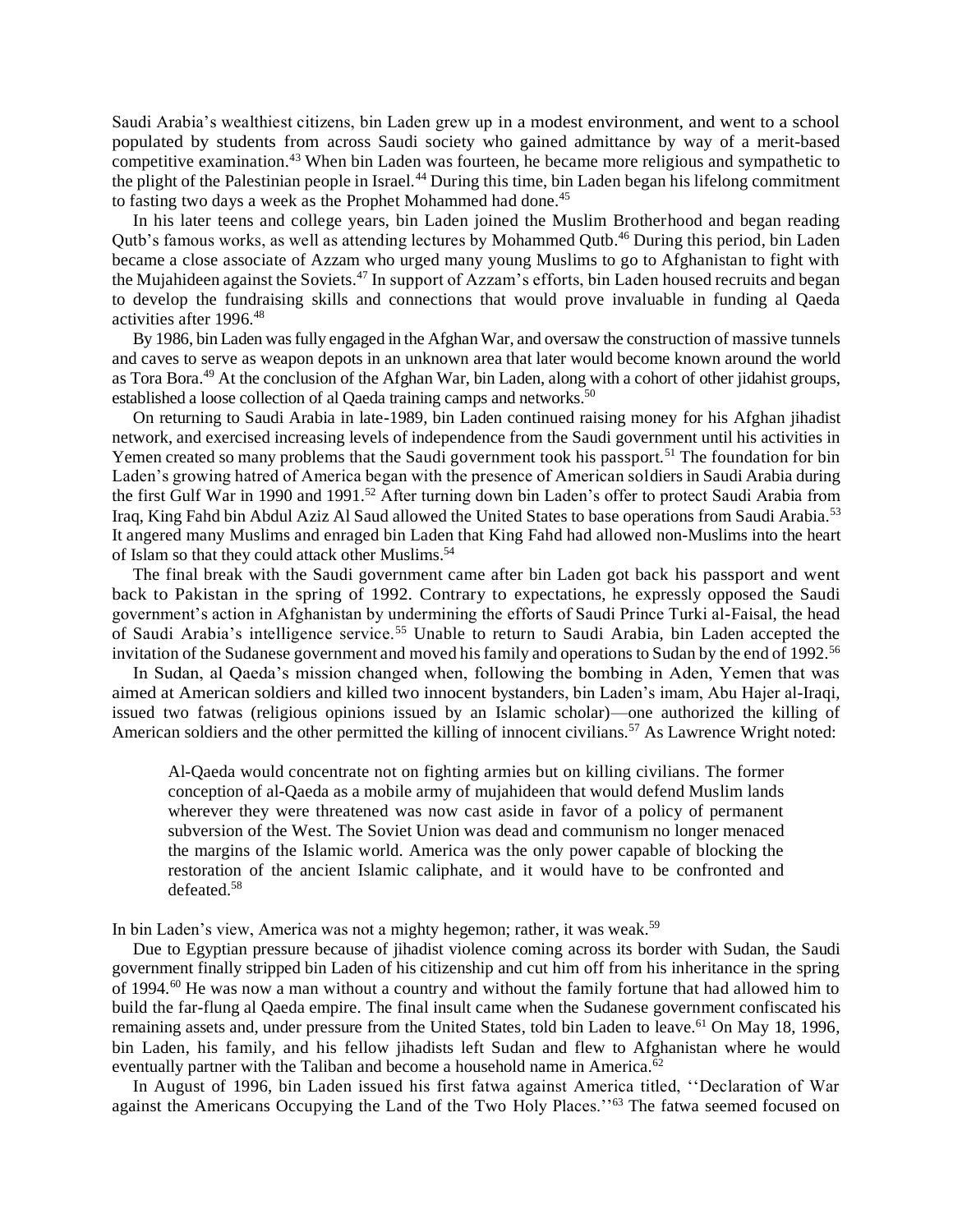expelling the U.S. military from Saudi Arabia and not on a broader war with America.<sup>64</sup> Specifically, bin Laden states:

Clearly after Belief (Imaan) there is no more important duty than pushing the American enemy out of the holy land …

Terrorising you, while you are carrying arms on our land, is a legitimate and morally demanded duty. It is a legitimate right well known to all humans and other creatures. Your example and our example is like a snake which entered into a house of a man and got killed by him …

It is a duty now on every tribe in the Arab Peninsula to fight, Jihad, in the cause of Allah and to cleanse the land from those occupiers. Allah knows that there [sic] blood is permitted (to be spilled).<sup>65</sup>

In the fatwa, bin Laden casts the obligation to jihad in defensive terms, not in the more controversial offensive terms laid out by Qutb.

After joining forces in 1997, Zawahiri and bin Laden waged a broader war on America. On February 23, 1998, they issued a fatwa against America that stated: ''To kill the Americans and their allies civilians and military—is an individual duty for every Muslim who can do it in any country in which it is possible to do it" (emphasis added).<sup>66</sup> In quoting from the Quran, the fatwa noted the legitimacy of killing apostates: ''But when the forbidden months are past, then fight and slay the pagans wherever ye find them, seize them, beleaguer them, and lie in wait for them in every stratagem (of war).<sup>''67</sup>

In encouraging Muslims to rise against the Americans and become martyrs for Islam, the fatwa, citing the Quran, included this threat of eternal punishment for failure to act:

O ye who believe, what is the matter with you, that when ye are asked to go forth in the cause of Allah, ye cling so heavily to the earth! Do ye prefer the life of this world to the hereafter? But little is the comfort of this life, as compared with the hereafter. Unless ye go forth, He will punish you with a grievous penalty, and put others in your place; but Him ye would not harm in the least. For Allah hath power over all things.<sup>68</sup>

Ultimately, the fatwa laid the groundwork that inspired young, middle class Muslims to become suicide bombers, including the nineteen terrorists who executed the September 11 attack.

In the seventy years from al Banna's founding of the Muslim Brotherhood and Qutb's radical interpretation of the Quran to Zawahiri's and bin Laden's declared war against America, this new enemy, hardened in the rough terrain of Afghanistan against an overwhelmingly superior military force, challenged America and its institutions that had been built to fight traditional wars against traditional enemies using traditional weapons and subject to traditional warfare restrictions and traditional diplomatic pressures. Traditions would be of little use in this new era of terrorism.

## **THE GATHERING STORM**

For almost ten years before the September 11 attack, bin Laden repeatedly attacked and killed Americans. Critically, bin Laden had come to believe that while America appeared strong militarily, in reality, that military strength concealed a fundamental weakness.<sup>69</sup> This belief was alluded to several times in the 1996 fatwa when bin Laden asked, ''where was this false courage of yours when the explosion in Beirut took place on 1983 A.D. (1403 A.H.). You were turned into scattered pits and pieces at that time; 241 mainly marines solders were killed.''<sup>70</sup> This weakness is what led bin Laden to believe that America could be driven from the Middle East.

The first known bombing conducted by al Qaeda occurred on December 29, 1992, when terrorists detonated a bomb in the Gold Mohur Hotel in Aden, Yemen.<sup>71</sup> The hotel housed American soldiers en route to Somalia.<sup>72</sup> America did not respond to the bombing. Based on his 1996 fatwa, the Aden bombing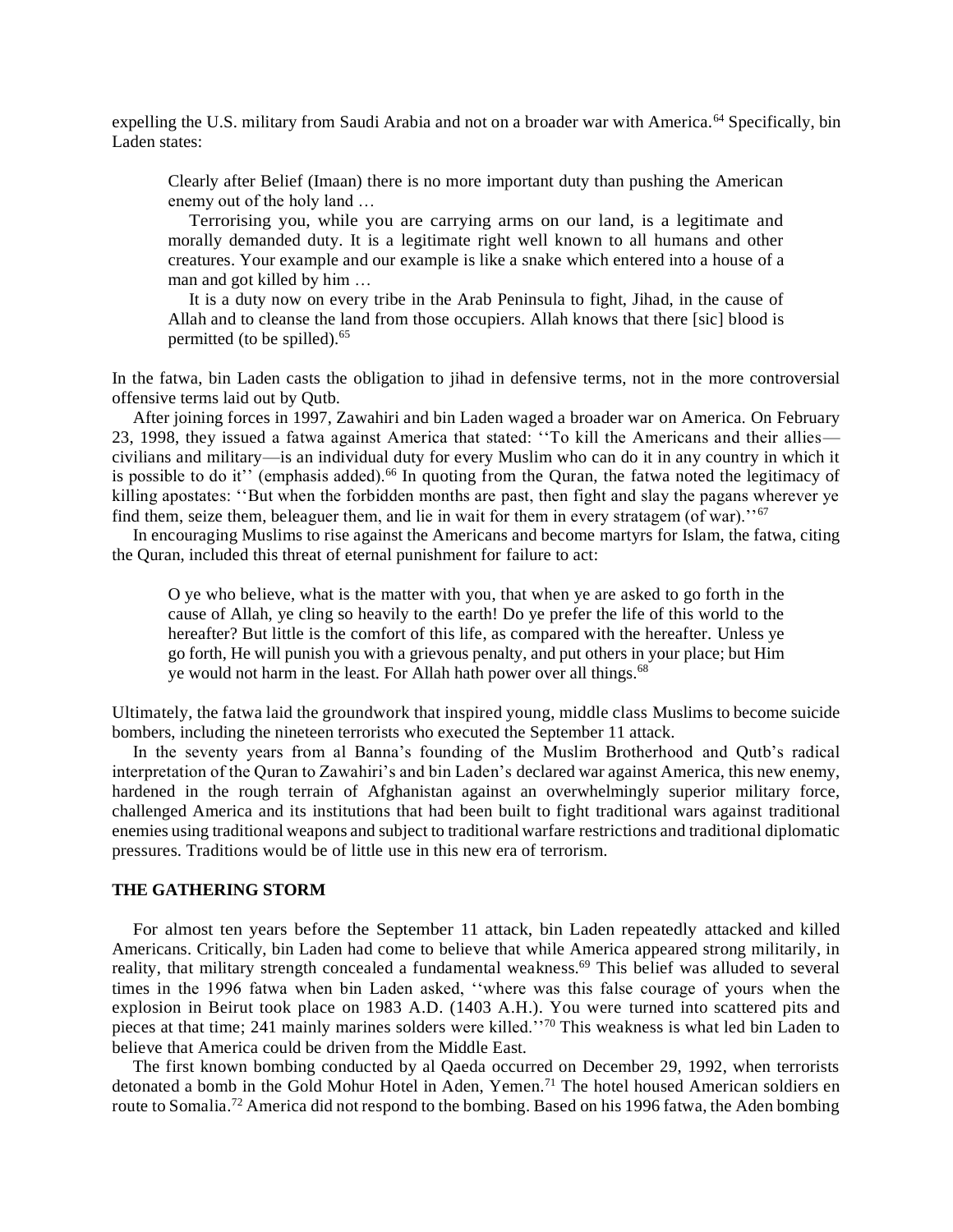was another example to bin Laden of America's unwillingness to incur casualties. The fatwa posed a rhetorical question to Secretary of Defense William Perry: ''And where was this courage of yours when two explosions made you to leave Aden in lees [sic] than twenty-four hours!"<sup>73</sup>

Shortly thereafter, on February 26, 1993, in an attempt to bring down two buildings and kill thousands of Americans, terrorists financed by al Qaeda via Khalid Sheikh Mohammed and led by his nephew Ramsi Yousef drove a van packed with explosives into the parking garage of Tower One of the WTC.<sup>74</sup> The explosion damaged Tower One, killed six people, and injured 1,042 victims.<sup>75</sup> This bombing represented the first modern-era large-scale terrorist attack on America soil. Other than law enforcement operations to apprehend and try the perpetrators, the United States did not militarily respond to the attack.

Later that year, in June 1993, the Federal Bureau of Investigation (FBI) stopped a plot targeting ''major New York landmarks, including the Holland and Lincoln Tunnels.''<sup>76</sup> The Farouq mosque in Brooklyn and its cleric, Sheikh Omar Abdel Rahman, served as common links between the first WTC attack and the ''landmark'' plot.<sup>77</sup> Rahman had served in prison with Zawahiri in Egypt the early-1980s following the Sadat assassination where the two fought over the correct way to foment an Islamic revolution.<sup>78</sup> The rivalry continued in the late-1980s in Pakistan over bin Laden's attention.<sup>79</sup>

While never directly linked to al Qaeda, the downing of two Black Hawk helicopters during the First Battle of Mogadishu in Somalia on October 3 and 4, 1993, again confirmed in bin Laden's mind his belief that America could not sustain casualties.<sup>80</sup> In the 1996 fatwa, bin Laden referred to the event as follows:

But your most disgraceful case was in Somalia; where—after vigorous propaganda about the power of the USA and its post cold war leadership of the new world order—you moved tens of thousands of international force, including twenty eight thousands American solders into Somalia. However, when tens of your solders were killed in minor battles and one American Pilot was dragged in the streets of Mogadishu you left the area carrying disappointment, humiliation, defeat and your dead with you. Clinton appeared in front of the whole world threatening and promising revenge, but these threats were merely a preparation for withdrawal. You have been disgraced by Allah and you withdrew; the extent of your impotence and weaknesses became very clear.<sup>81</sup>

Whether right or wrong, bin Laden believed that the perceived American response to Beirut, Aden, and Mogadishu showed that the United States was a ''weak horse.''

In January 1995, another plot involving Mohammed and Yousef came to light via Philippine authorities.<sup>82</sup> The Manila plot involved simultaneously blowing up twelve airplanes heading toward America in mid-flight.<sup>83</sup>Although authorities eventually captured Yousef, Mohammed fatefully eluded the police and later served as the mastermind behind the September 11 attack.<sup>84</sup>

On November 13, 1995, al Qaeda disciples exploded a truck bomb at a Saudi Arabian National Guard center where Americans were training Saudi soldiers in Riyadh, Saudi Arabia.<sup>85</sup> The attack killed five American soldiers.<sup>86</sup> America did not respond.

Seven months later, on June 25, 1996, terrorists likely affiliated with al Qaeda detonated another truck bomb at the Khobar Towers complex in Dharhan, Saudi Arabia.<sup>87</sup> The attack killed nineteen American soldiers.<sup>88</sup> America did not respond to the Khobar Towers attack despite knowledge of al Qaeda connections to the attacks in Aden and Mogadishu, as well as the Manila incident.<sup>89</sup>

Then, on August 7, 1998, al Qaeda suicide bombers launched near-simultaneous truck bombs on the U.S. embassies in Nairobi, Kenya, and Dar es Salaam, Tanzania.<sup>90</sup> The bombs killed 240 people, including twelve American citizens.<sup>91</sup> The response from the United States consisted of bombing a pharmaceutical plant in Khartoum, Sudan, and two al Qaeda camps near Khost, Afghanistan.<sup>92</sup>

In December 1999, authorities in Jordan detected and stopped planned millennium attacks at three locations in Jordan aimed at American tourists.<sup>93</sup> Authorities in the United States also intercepted a planned millennium attack aimed at Los Angeles, California.<sup>94</sup>

Finally, just eleven months before the September 11 attack, on October 12, 2000, seventeen American soldiers were killed and massive damages were inflicted on a military ship when two al Qaeda terrorists